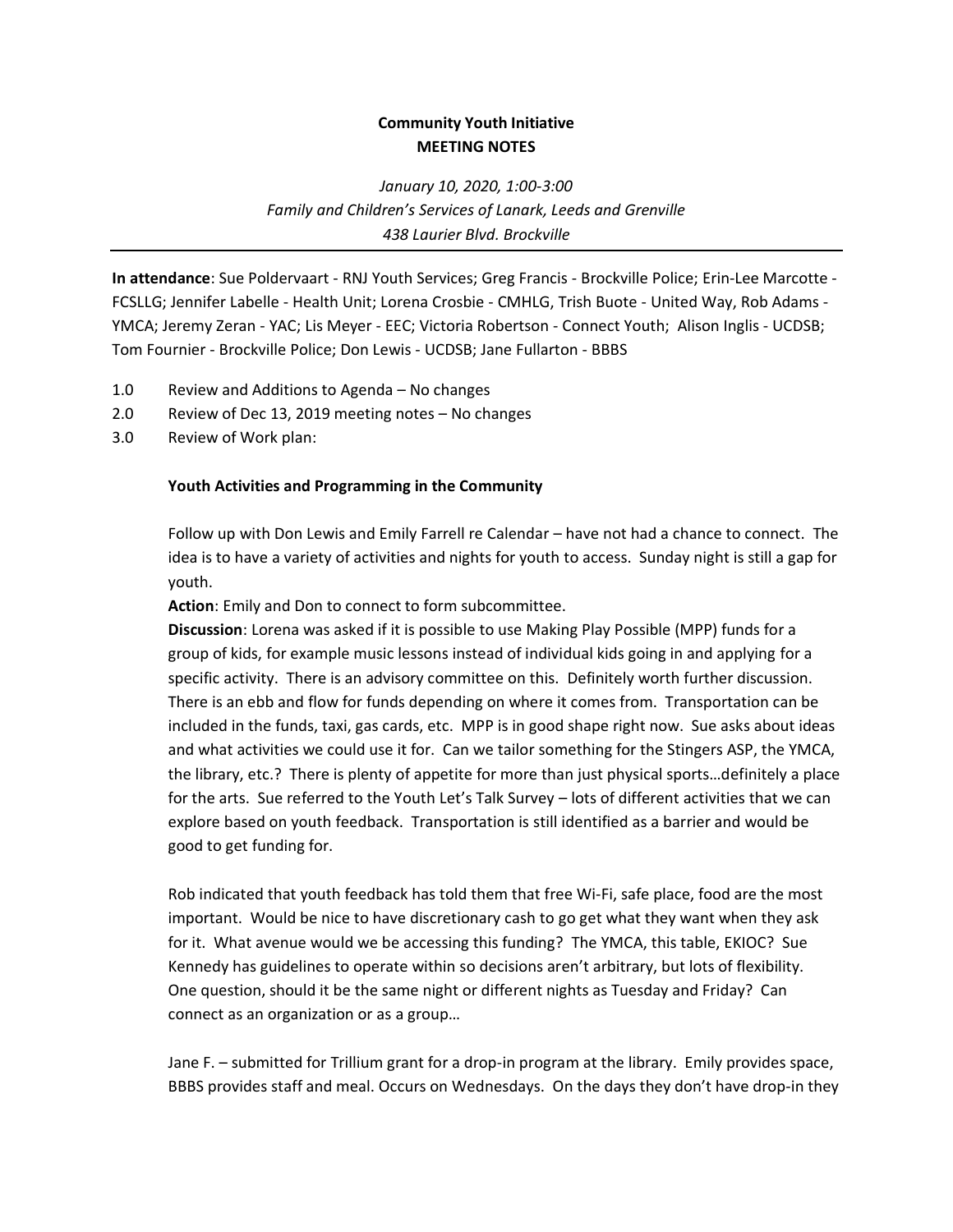still attend the BBBS office to grab a bite to eat. The idea of the grant is to grow up to five times a week, part of the funding would go towards the Stingers program. Two BBBS staff members would be committed to the Stingers program. A possible schedule would look like Monday at office, Tuesdays would support the Stingers ASP, Wednesday at library, Thursday would have a program at RNJ office for drop in, another time during the week would be a pop-up ie dance, karaoke, etc. Fridays would be 2:30-5:00 so as not to overlap with any other program. Asked for 200K + over 3 years. Activities are generally unstructured. The kids that usually drop in are not the same kids that fit in to the structured events. Average age is 11-14. Rob indicated there are some youth that show up at 3:00 and wait for 4 hours until the facility (YMCA) becomes theirs. Jane – kids have nothing to do right from the end of school at 2:20. They come right from school because they have nowhere else to go. They know they are welcome at the library. Lorena – Thursdays are youth engagement at CMHLG, something to be mindful of. Jane – one of the points of the drop-ins is geography, we want the locations to be where kids live and can easily access, not all in the south for example.

Stingers ASP registration – felt by staff that it wasn't a huge barrier now as staff have taken steps to alleviate the problems. Also talked to Andrew about Fair Notice as discussed.

## **Advocacy and Transportation**

**Discussion:** School day start time – Alison continues to speak with people about the issue. It is likely far bigger than something we might be able to shift as a group. Erin Lee - might be worth a letter or other advocacy right now. Start times for school is difficult. Is this a opportunity to engage with the trustees. The current time table goes against everything we already know about adolescent development.

**Action** – as a group we should approach the trustees. The decision has been made to keep times the same, but we can also ask if that has been carved in stone. Transportation costs are contributing factor. A decision was made to write a letter. Jane also suggested getting on agenda to speak with trustees to engage with them and ask in person. You will get more of a response in person. (Erin and Marg to be involved, *also to involve some of our youth voice*). **Discussion:** Marg – transportation. Met with Cameron and Nathalie Lavergne. Asked what conversations have been had about public transit and youth. Answer…not a lot. The suggestion is to make an ask – i.e. free passes, passes to a specific event, regular discounts, etc.. Bring the "ask" to the City and the Youth Advisory Council. Action – put something in writing. Reach out to surrounding municipalities as well. Reach out to youth and ask what their perception of public transit is in Brockville.

Jennifer – consider other forms of transportation i.e. bicycles. Could this question go out to youth?

Jeremy - Is there a way to link your student card to the transportation system. Don - The cost of the student card is still barrier though.

Rob – if transportation isn't on the radar at city hall, would like to know what IS on the radar for youth at city hall?